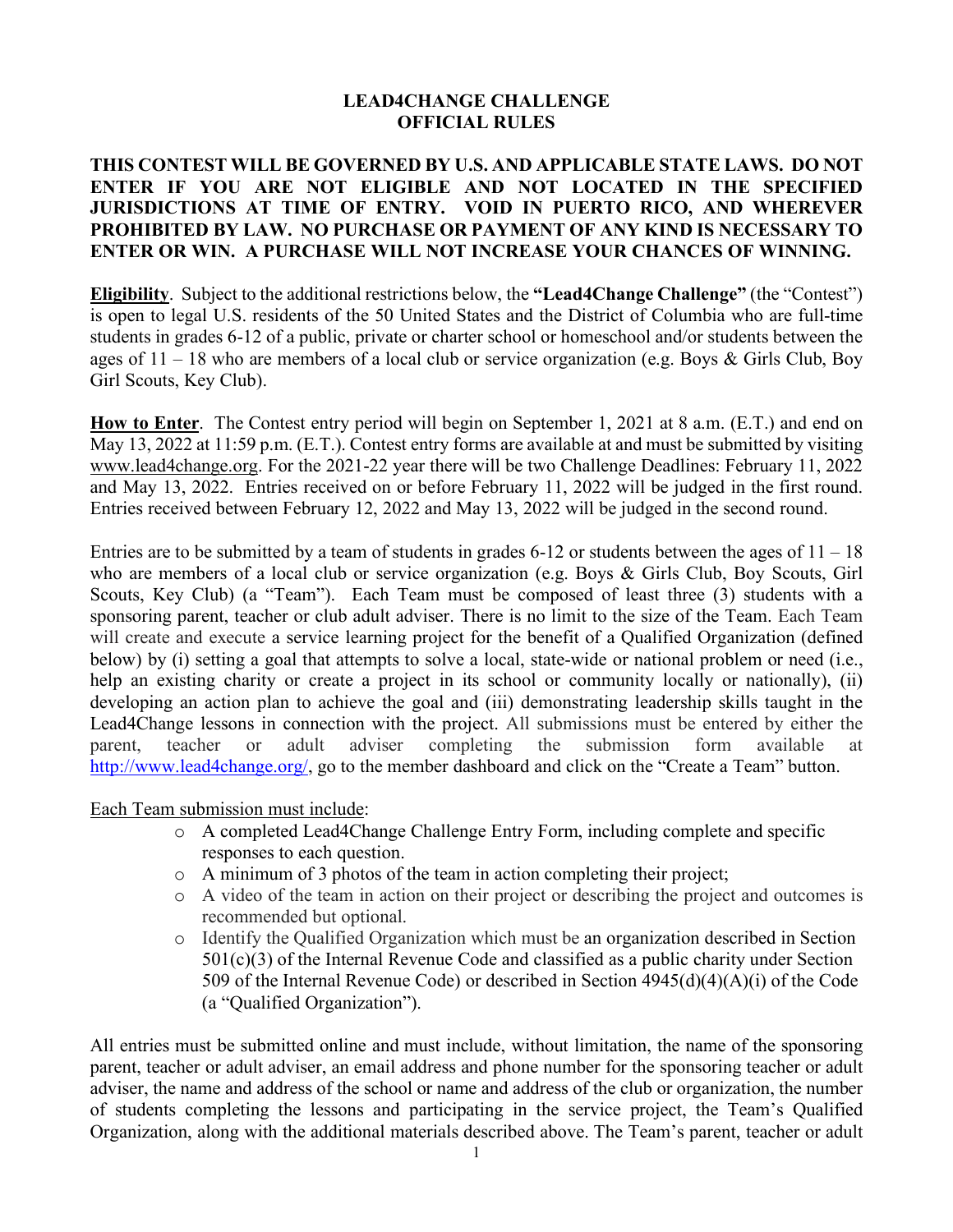adviser must electronically sign the entry, verifying the accuracy of the project information and student participation. All entries must be received by 11:59 p.m. (E.T.) on February 11, 2022 or May 13, 2022, as applicable.

All entries must be the sole, original work of the Team members (including the videos, photographs and written components). The Contest judges may disqualify previously entered written components or videos. All standard rules of copyright apply. Sponsor will not be responsible for incomplete, lost, late, misdirected, garbled, inaudible or illegible entries, or for failure to receive entries due to transmission failures or technical failures of any kind, including, without limitation, malfunctioning of any network, hardware or software, whether originating with sender or Sponsor.All entries become property of Sponsor and none will be returned.

## **Selection of Winners**

**Lead4Change Challenge**. A panel of judges selected by Foundation for Impact on Literacy and Learning ("Sponsor"), and Lift A Life Foundation will judge all eligible entries based on the following criteria:

| Demonstration of Strategy, Structure and Culture                  | 25% |
|-------------------------------------------------------------------|-----|
| Strategy: Project clearly states goals and action plan<br>$\circ$ |     |
| Structure: Effective use of the right resources and<br>$\circ$    |     |
| processes to meet goal and execute plan                           |     |
| o Culture: Creation of a supportive, engaging and                 |     |
| encouraging team environment                                      |     |
| Leadership and Teamwork as taught in the Lead4Change lessons      | 25% |
| Creativity and Innovation of the solution                         | 25% |
| Impact on Defined problem or need (results, projected or actual)  | 25% |

Judging for the Lead4Change Challenge will be completed on or about March 11, 2022 and June 11, 2022, as applicable.

**Student Team Challenge Winners**. For each Challenge deadline, entries will be divided into two groups: Lead4Change 2021 Certified Schools/Clubs and non Certified Schools/Clubs. For non Certified Schools/Clubs there will be one  $(1)$  – four  $(4)$  First Place Winning Teams, and up to Twenty Five  $(25)$ Second Place Winning Teams per round. For Certified Schools, there will be up to Two (2) First Place Winning Team and up to five (5) second place Winning Teams per round. There will also be up to one (1) special award per round, chosen from all entries received. The number of Winning Teams is dependent on the number of eligible entries received and the results of the judging. Entry criteria for judging is the same for Certified and non Certified school/club entries. The entries with the highest cumulative scores will be the First Place Winning Teams; the entries with the next highest scores will be the Second Place Winning Teams. In the event of a tie, the tied entries will be re-judged on the same criteria listed above. The decisions of Sponsor and the judges shall be final and binding in all respects. In the event there are less than 38 eligible entries received in each round, or if any of the entries are not in compliance with the terms of the Official Rules, there will be less than 38 winning Teams per round.

**Lead4Change Challenge Prizes and Odds**. The following prizes will be awarded to each Qualified Organization that the winning Team supported as part of its Contest entry. The prizes will be awarded as follows: First Place - \$10,000; Second Place - \$500; Special Award \$1,000. The total amount of all Lead4Change Challenge prizes shall not exceed, \$152,000 for the year and shall be determined by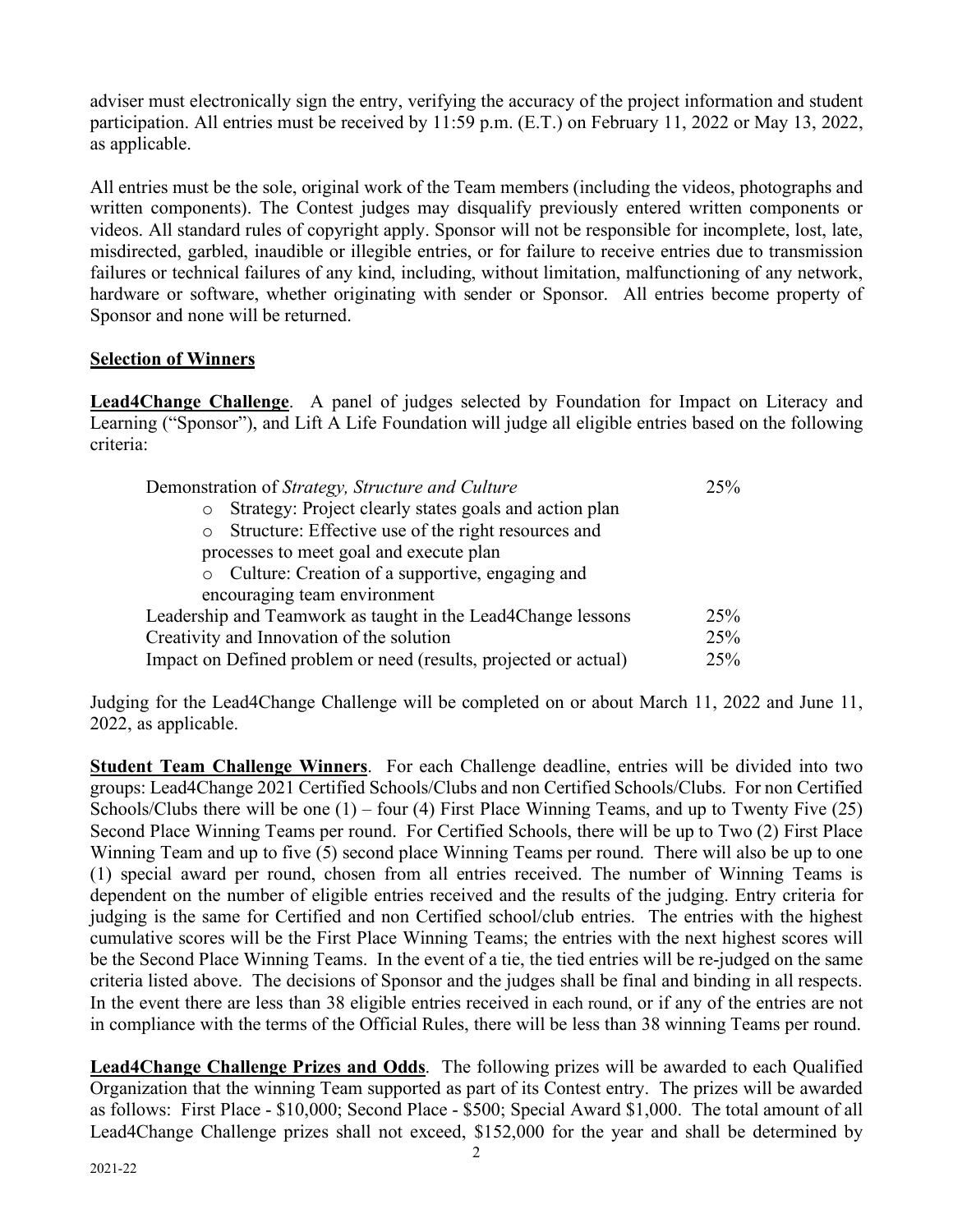Sponsor and judges in their sole discretion. The prizes shall be provided by the Sponsor to each winning Qualified Organization.

The odds of winning depend on the number of eligible entries received and results of the judging, as applicable.

**Winner Notification**. Winning Teams of the Lead4Change Challenge will be notified by March 11, 2022 for entries received by February 11, 2022 and notified by June 11, 2022 for entries received between February 12, 2022 and May 13, 2022. Sponsor will contact the teachers or adviser by telephone or email during regular business hours at the number or email address included with the entry. Failure to reach the teacher or sponsoring adult within 3 days may result in disqualification of the Team, and selection of a substitute winner from among all remaining eligible entries. After confirming with the winning Teams that they are in compliance with the Official Rules of the Contest, Sponsor will coordinate delivery of the prizes to the Qualified Organizations selected by the winning Teams. The Qualified Organizations supported by the winning Teams may waive their right to receive prizes. Prizes are non-assignable and non-transferable. No substitutions are allowed by the winning Teams or the Qualified Organizations. The Qualified Organizations supported by the winning Teams, the schools, and local clubs and organizations are solely responsible for reporting of any prizes or grants received. Winning Teams and their sponsoring teacher or adult adviser and the parent or legal guardian of Team members may be required to complete (i) an affidavit of eligibility certifying that the Team's submission is the Team's original work, that the Team owns rights to the work, and that the Team has complied with the Official Rules of the Contest, and (ii) a liability and publicity release (except where prohibited by law), which must be executed and returned as instructed. The Qualified Organization may be required to complete documentation required by Sponsor to confirm its 501(c)(3) and public charity status. Failure to sign and return the affidavit or release, any required documentation, or to comply with any terms or conditions of these Official Rules, may result in a winning Team's disqualification, forfeiture of the prize and the award of the prize to an alternate winner. Except where prohibited, acceptance of any prize constitutes consent by each winning Team, by each Qualified Organization selected by a winning Team, by each school and by each local club or organization to the publication of his/her/its names, biographical information and likeness in any and all media now known or hereinafter invented for any commercial or promotional purpose, including, without limitation, the internet without additional compensation. Prizes and grants not won and/or claimed by eligible recipients, in accordance with these Official Rules, will not be awarded and will remain the property of Sponsor. Any prizes or grants unclaimed as of July 31, 2022 will not be awarded.

**Participation**. By participating, contestants agree to be bound by these Official Rules and the decisions of Sponsor and the judges. Sponsor reserves the right to disqualify Teams found tampering with or otherwise abusing any aspect of this Contest as solely determined by Sponsor. In the event the Contest is compromised by tampering or other causes beyond the reasonable control of Sponsor which corrupts or impairs the administration, security, fairness or proper operation of the Contest, Sponsor reserves the right in its sole discretion to suspend, modify or terminate the Contest. Should the Contest be terminated prior to the stated expiration date, Sponsor reserves the right to award prizes based on the entries received before the termination date. Contestants acknowledge and agree that Sponsor shall have the right to edit, adapt, modify, reproduce, publish, promote, create a sound recording of, broadcast, or otherwise display or use entries in any way they see fit without limitation or compensation to entrants. Any questions regarding the number of entries submitted shall be determined by Sponsor in its sole discretion. Sponsor further reserves the right to disqualify any entry that is alleged to infringe on any third-party's intellectual property rights, or that Sponsor deems obscene, offensive or otherwise inappropriate for viewing by a general audience.